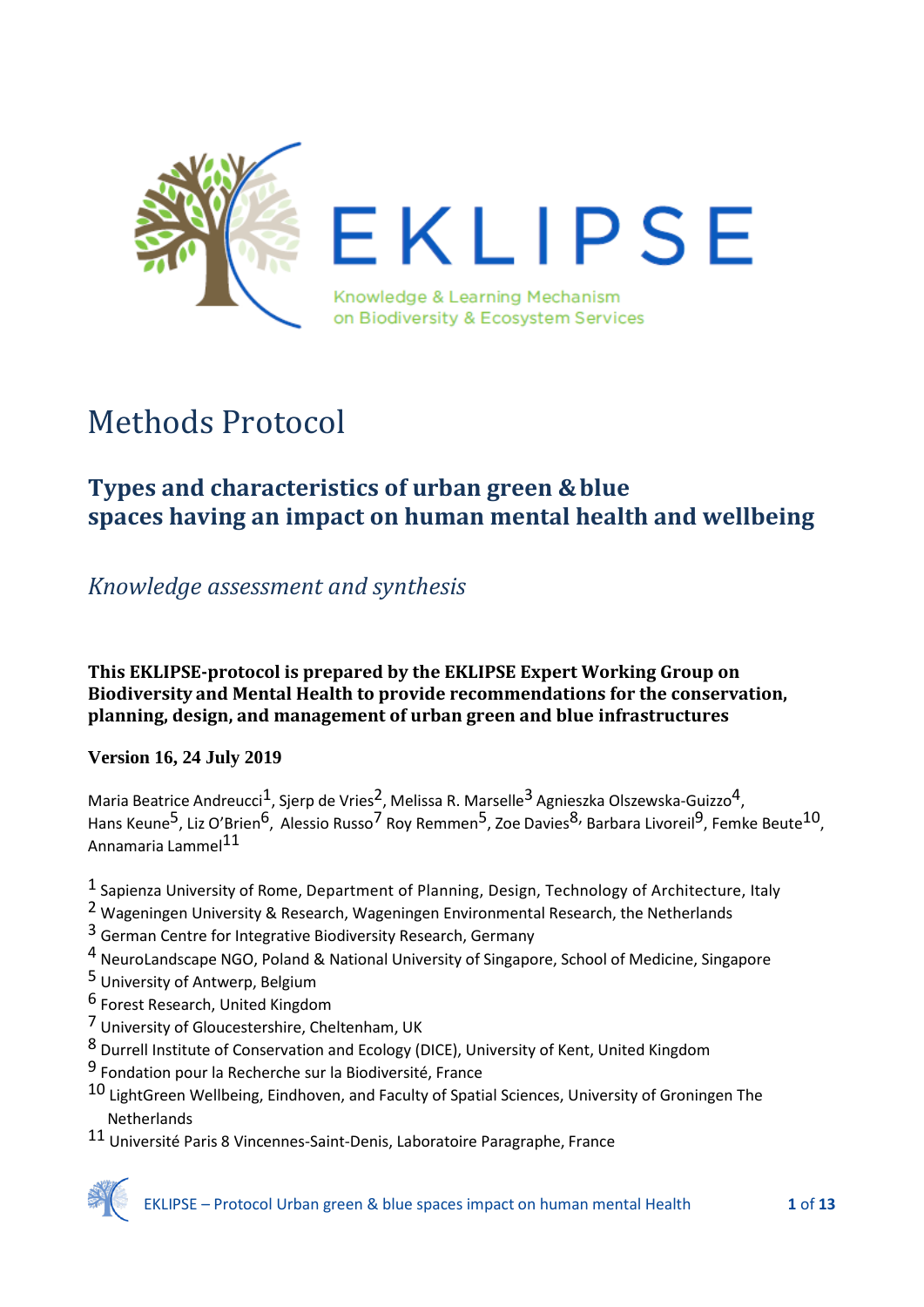# **Contents**

# **List of Tables**

|--|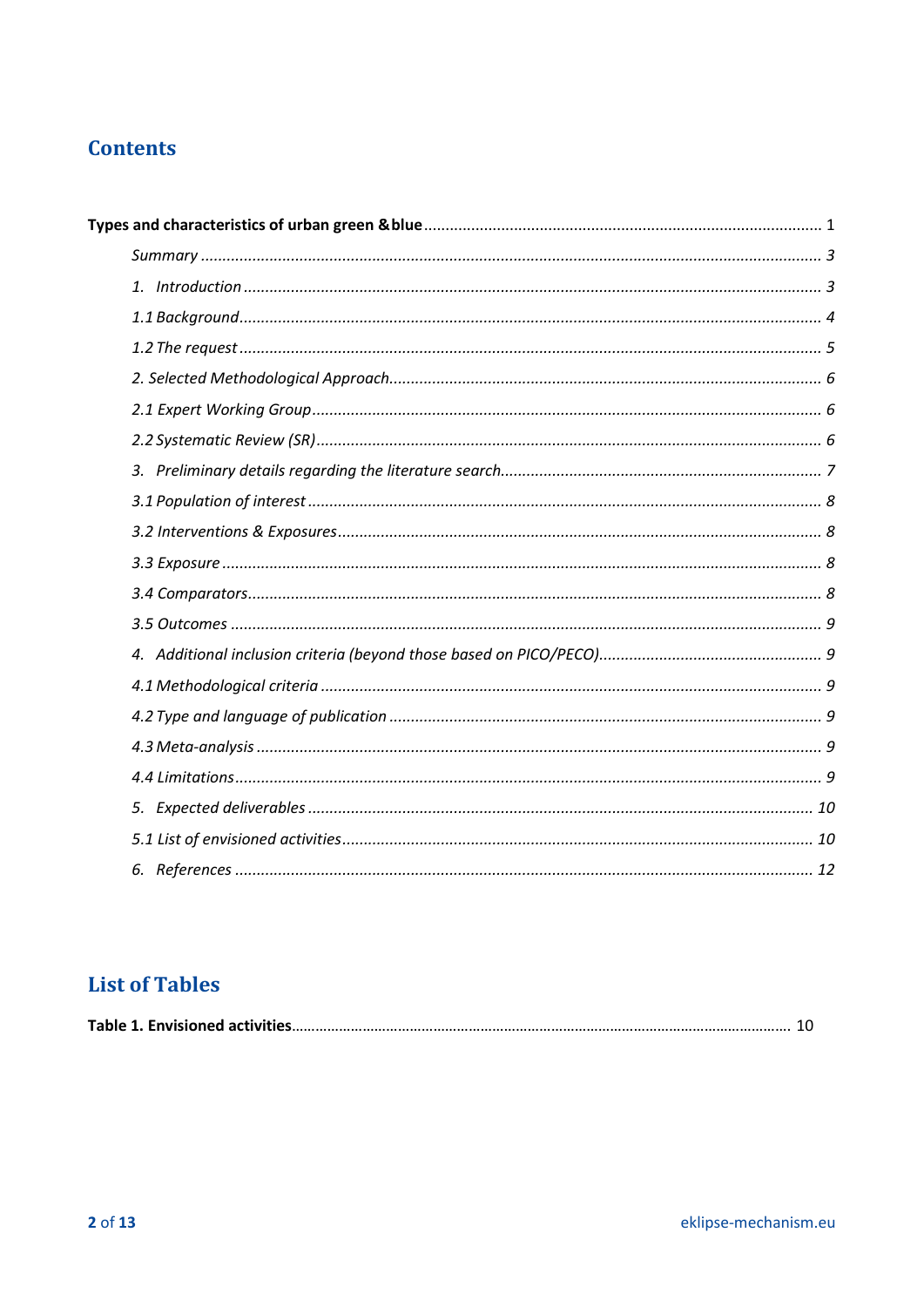# <span id="page-2-0"></span>**Summary**

Based on a request made by the French Ministry in charge of the Environment (MTES), an EKLIPSE Expert Working Group (EKLIPSE EWG) was formed to answer the following question: *"Which types of urban and suburban blue and green spaces and which characteristics(components) of such spaces have a significant impact on human mental health and wellbeing?".* The answer will be provided by examining the scientific literature. Financial support from the World Health Organization (WHO), adding to that initially provided by EKLIPSE, will allow the EWG to conduct two separate systematic reviews (one for blue spaces and one for green spaces).

Previous reviews have been focused on the local amount and availability of, or access to, green (and to a much lesser extent) blue space. The current systematic reviews will be unique in that they focus on the mental health benefits of the type of green (and blue) space and of its distinct characteristics (components).

Each systematic reviews will follow six consecutive stages: 1) eligibility criteria for the articles will be formulated, 2) a systematic search strategy will be employed to yield relevant articles, 3) meta-data will be extracted and coded for each eligible study, 4) each study will be critically appraised, 5) a narrative and descriptive synthesis will be performed, and 6) outcomes of the synthesis will be discussed.

The main deliverable of the project will be two reports (blue and green), but will also include dissemination via oral presentations and each systematic review will be published in a peer-reviewed journal. The outcomes of the systematic reviews will be aimed to inform and provide recommendations to (future) decision makers in several domains, such as health promotion, nature management, spatial policy, urban planning, and design.

# <span id="page-2-1"></span>**1. Introduction**

To reduce negative mental health effects of environmental degradation, functional and healthy ecosystems are a necessity, especially in cities (World Health Organization, 2016). At themoment, 74% of the population in Europe already lives in a city<sup>[1](#page-2-2)</sup>. A substantial number of scientific studies have already been conducted on the relationship between exposure to natural environments (green/blue spaces) and human health and wellbeing. At the same time, the heterogeneity of objectives, theoretical frameworks, and research methods make the comparison and the establishment of robust results difficult (Hartig, Mitchell, de Vries, & Frumkin, 2014; Zufferey, 2015; Frumkin, et al., 2017). However, most studies thus far confirm the existence of a significant association between the local presence of green and/or blue spaces and physical as well as mental health (Gascon et al., 2015; Van den Berg, Wendel-Vos, van Poppel, Kemper, van Mechelen, & Maas, 2015).

Such associations are not only observed for self-reported overall mental health but also the prevalence of specific common mental disorders such as depression and anxiety disorders. The converging results were found using different measures, such as diagnostic interviews (De Vries, ten Have, van Dorsselaer, van Wezep, Hermans, & de Graaf, 2016), diagnoses as recorded in general practices (Maas, Verheij, de Vries, Spreeuwenberg, Schellevis, & Groenewegen, 2009), and the use of anti-depressants (Taylor, Wheeler, White, Economou, & Osborne, 2015; Helbich, Klein, Roberts, Hagedoorn, & Groenewegen, 2018).

<span id="page-2-2"></span> <sup>1</sup> [https://www.un.org/development/desa/en/news/population/2018-revision-of-world-urbanization-](http://www.un.org/development/desa/en/news/population/2018-revision-of-world-urbanization-) prospects.html, accessed on 28 August 2018

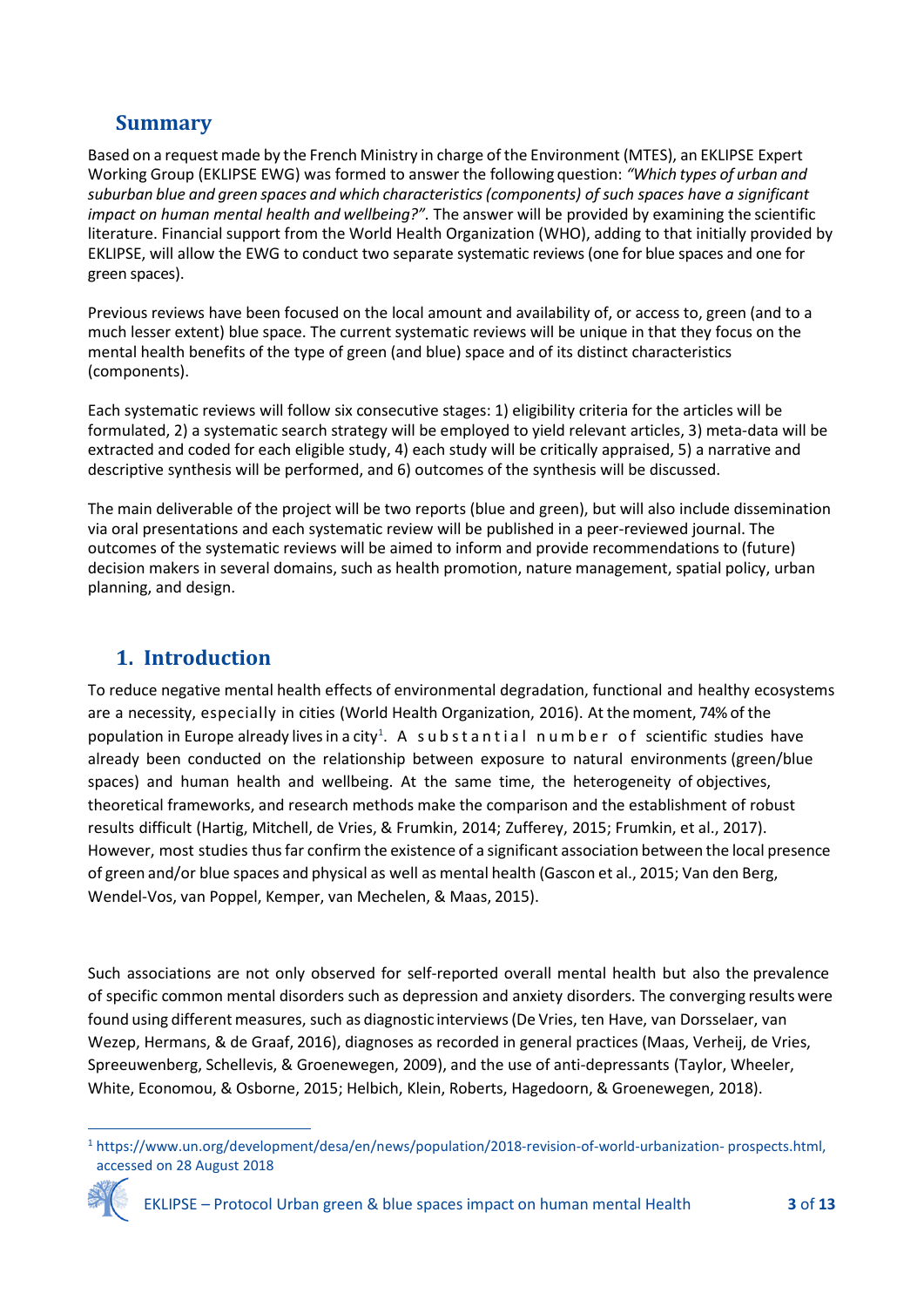Thus far, cross-sectional research on the relationship between urban green and blue space and human health and wellbeing has mainly focused on the presence and availability of, or access to, green and/or blue space, without much regard for the type of green or blue space, its components, characteristics and qualities (Van den Berg et al., 2015). Moreover, those studies rarely allow for causal inferences. In 2007, Velarde, Fry, and Tveit noted that in most experimental studies, only a crude distinction was made between natural and urban landscapes.

Only a few studies have identified more specific characteristics of nature by comparing, for instance, tended versus wild forests (Martens, Gutscher, & Bauer, 2011), or urban parks with urban woodlands (Tyrvaïnen, Ojala, Korpela, Lanki, Tsunetsugu, & Kagawa, 2014).

According to the research agenda recently proposed by Frumkin et al. (2017), the research context has not progressed significantly. They conclude that "standard exposure measures are not grounded in the ecological elements most relevant to human health and wellbeing." For example, the quantity of greenery is often measured using aerial photography or remote sensing techniques. Such data offers little information on the quality of the landscape view from the ground level, and on other attributes, which may be important in terms of generating positive health outcomes.

The only characteristic of green space that has been researched in relation to mental health is its level of biodiversity, with outcomes still being inconclusive (Lovell, Wheeler, Higgins, Irvine, & Depledge, 2014; Korpela, Pasanen, & Ratcliffe, 2018; Marselle, Martens, Dallimer, & Irvine, 2019). More knowledge on the importance of the type, characteristics (components) of urban green or blue space, may help to unlock its potential to contribute to human health (Van den Bosch & Ode Sang, 2017; Zürcher & Andreucci, 2017).

Therefore, we will systematically review the scientific literature that focuses on the influence of type and characteristics of green and blue spaces with regard to mental health and wellbeing b enefits in cities and sub-urban areas in an interdisciplinary way. For practical reasons, the EWG has chosen to do so separately for blue and green spaces. The objective is to analyse and synthesize the scientific literature on the effects of different types and characteristics of urban and sub-urban green and blue spaces on mental health and wellbeing. This review aims to inform and provide recommendations to decision makers in several domains, such as health promotion, nature management, spatial policy, and urban planningand design.

# <span id="page-3-0"></span>**1.1 Background**

In March 2017, EKLIPSE called for expertise (call for experts No. 2/2017) to assess and share existing knowledge across disciplines following up a request initially put to EKLIPSE by the Expert Working Group Biodiversity & Health, 3rd National Plan on Health and Environment (PNSE3) – Ministry in charge of the Environment (MTES), France. MTES aims to provide recommendations for the "conservation,creation, design and management of natural spaces that would benefit urban citizens, by maintaining or enhancing their mental health and wellbeing," as well as promoting systematic, interdisciplinary, and cross-cultural research**.**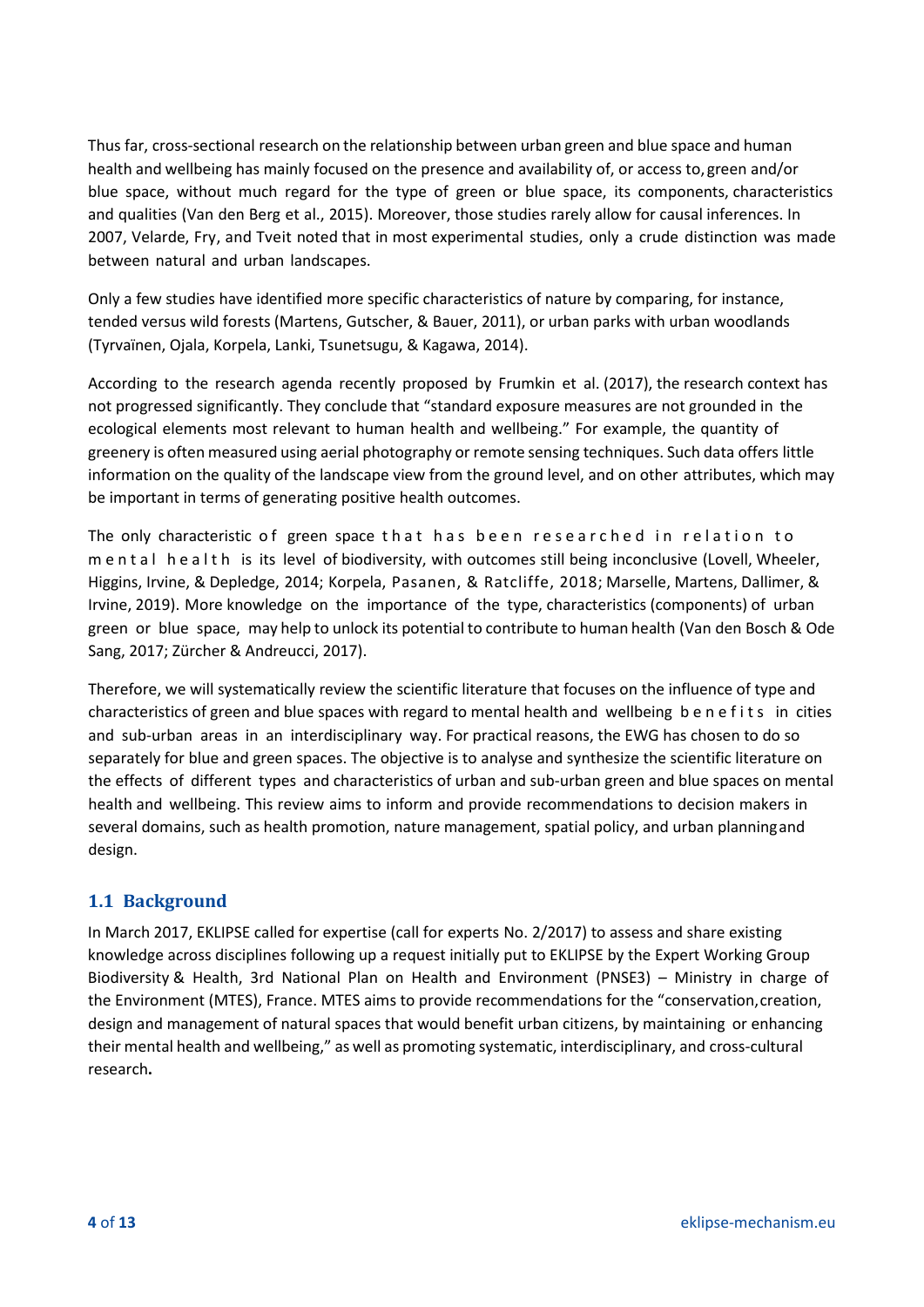After a preliminary scoping, it was agreed with the requester to give priority to literature and knowledge comparing the effects of different types of urban and peri-urban open spaces and/or that of variations in characteristics of green/blue components. A range of possible research designs would be eligible for the reviews (before/after, control *versus* treatment, cross-sectional, exposure, and qualitative studies).

For the purpose of this work, the EKLIPSE Expert Working Group on "Mental health and green/blue spaces" (EEWG) defined 'green/blue spaces' as follows:

In accordance with the request, a broad definition of 'urban and peri-urban green spaces' will be adopted in this report, to include a range of urban green and blue landscapes, including urban forests, gardens, parks, allotments and tree-lined walkways. This includes:

- smaller green space features (such as street trees and roadside vegetation)
- green spaces not available for public access or recreational use (such as green roofs and facades, or green space on private grounds)
- larger green spaces that provide various social and recreational functions (such as parks, playgrounds or greenways)" (WHO, 2017)
- Peri-urban green and blue space (such as agricultural land)

The EWG met in person in Paris on 13-14th November 2017 and had additional exchanges afterward. This document outlines the nature of the request, choice of methodologies, details of selected methodologies, and expected outcomes.

# <span id="page-4-0"></span>**1.2 The request**

The request is as follows: *"Which types of urban and peri-urban blue and green spaces and which characteristics (components) of such spaces have a significant impact on human mental health and wellbeing?".* The request aims to provide guidelines and recommendations to policy makers, practitioners and researchers regarding the planning, design, construction, and management of natural spaces in urban or sub-urban areas in order to promote the mental health and wellbeing of urbanites. A systematic review (SR) will be conducted in order to answer this question.

A number of systematic reviews have already focused on the amount of green/blue space on mental health (e.g., Annerstedt, & Währborg, 2011; Barton & Pretty, 2010; Britton, Kindermann, Domegan, & Carlin, 2018; Bowler, Buyung-Ali, Knight, & Pullin, 2010; Gascon, Zijlema, Vert, White, & Nieuwenhuisen, 2017). This SR will focus on the influence of the type and design of green and blue spaces and, in principle, will not look at the effect of the amount of green and/or blue space. However, this issue is dependent on the spatial scale of a study. Beyond the level of a single green area, the distribution of green space, while keeping the total amount the same, is considered relevant to planning. For example, how the total amount of green space is divided up and the spatial configuration of the green areas may affect the amount, as well as type, of exposure people will have, which is assumed to be relevant for the mental health and wellbeing effects the green space produces.

Given the consequences of climate change on both health and ecosystems, the results of the SR will be discussed with regard to how types and characteristics of green and blue spaces in cities may affect the provision of ecosystem services related to mental health improvement, as well as by the urban green infrastructure as a whole.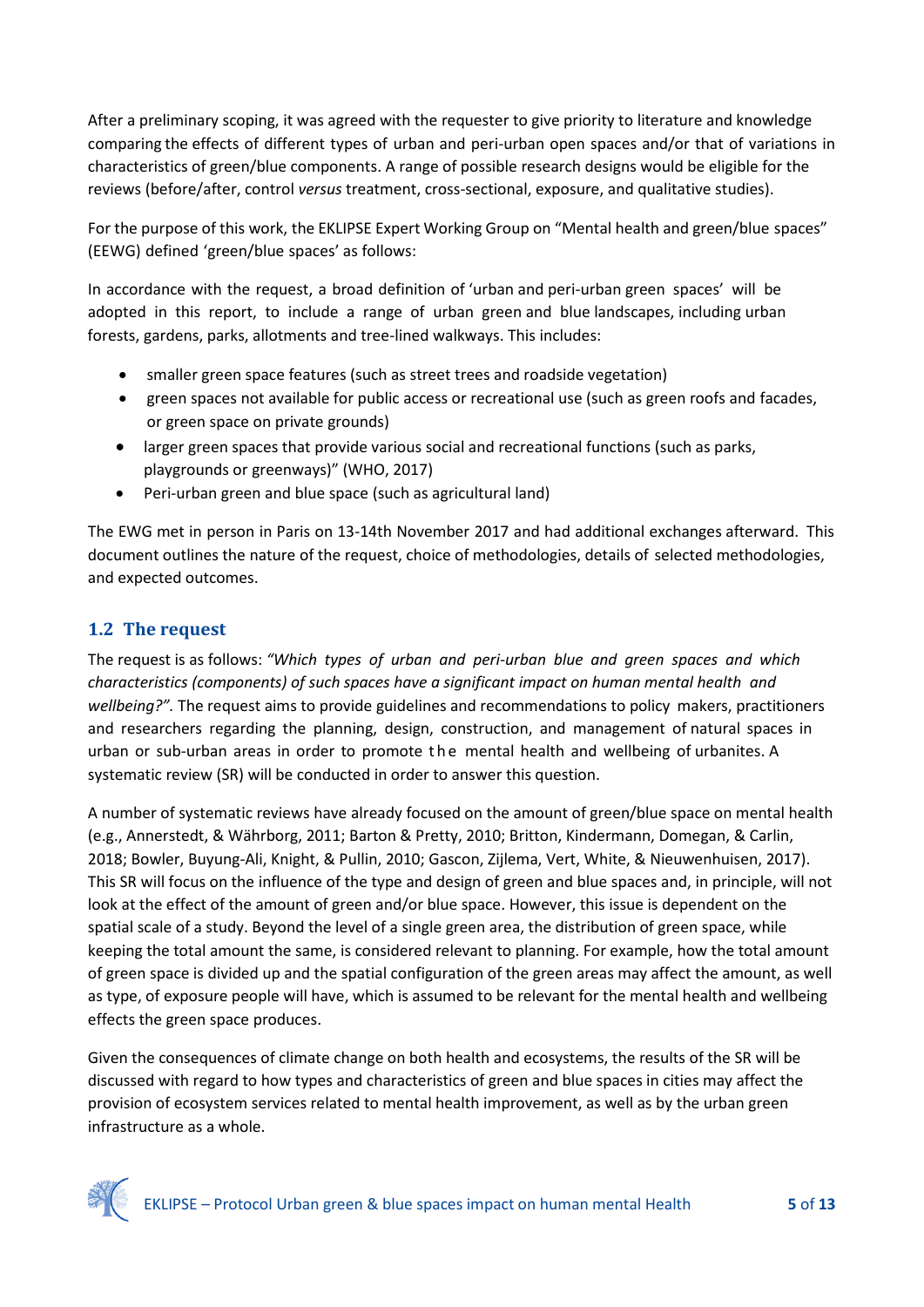# <span id="page-5-0"></span>**2. Selected Methodological Approach**

# <span id="page-5-1"></span>**2.1 Expert Working Group**

The expert working group is composed of 11 members from 7 countries. A range of disciplines and backgrounds are covered: urban ecology, biology, landscape architecture, medicine, psychology, and sociology. The work is conducted mainly using emails and internet visual exchanges, and a series of face to face meeting has been organised by EKLIPSE to facilitate key stages of the work. Experts work *in tuitu personae* voluntarily. A post-doc fellow (FB) joined the EWG in April 2019 to help conduct the work, with the financial support of EKLIPSE. A staff of librarians related to two EWG members (JG, HW) is dedicated to literature searches and screening and benefits from the financial support of WHO.

# <span id="page-5-2"></span>**2.2 Systematic Review (SR)**

The **knowledge assessment by way of a SR** will focus on collating, assessing, and synthesizing the evidence with regard to mental health effects related to all types of urban and peri-urban green/blue spaces and habitats and related features such as green roofs, living walls, gardens, street trees, allotment gardens, urban orchards, parks, urban forests, water bodies, or agricultural areas.

A SR is well suited for topics on which a substantial volume of studies have been conducted, as is expected to be the case for green space and mental health. A SR will integrate a body of literature by methodically extracting data from a set of qualifying papers, resulting from a systematic, unbiased literature search (Hunt, 1997). Overarching patterns or problems that are not normally discernible among individual studies may emerge. Two separate SRs will be undertaken; one for blue and one for green spaces. Each one will follow six stages that conform to the established protocols for this type of knowledge synthesis (Higgins & Green, 2008):

(A) the population, or 'universe,' of studies about which the review aims to generalise will be defined by strict eligibility criteria;

(B) studiesfitting in that universe will be retrieved from the literature through a logical and systematic search strategy;

(C) essential information from each eligible individual study will be extracted and coded;

(D) individual studies will be critically appraised,

(E) outcomes of the different studies will be synthesized and explanations for heterogeneity in outcomes explored, and

(F) the methods, results, and theoretical implications of the analysis will be reported and discussed. If the results of the first three steps indicate this isfeasible, and the resources allow it, the SR may include a meta-analysis.

The following steps will be taken for each SR: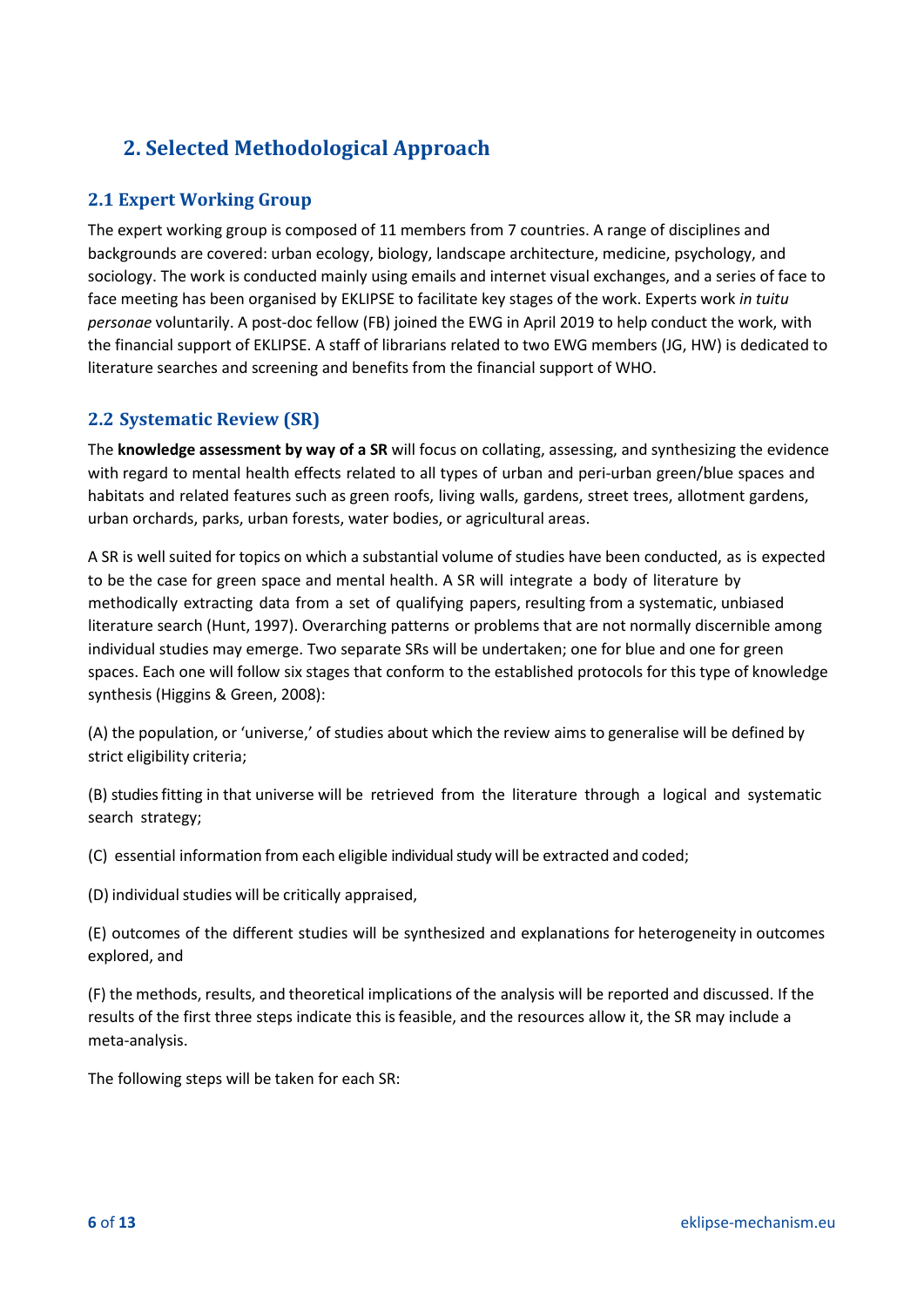- 1. Define the eligibility criteria for studies and structure the literature search according to PICO/PECO terms (see below), and possible additional criteria.<sup>[2](#page-6-1)</sup> Only peer-reviewed papers will be considered.
- 2. Develop a checklist for the first step that contains highly eligible studies (i.e., studies that this search should retrieve anyway). This checklist will be based on papers contributed by members of the EWG and on which we agree that they are indeed highly relevant (and satisfy the eligibility criteria, as defined in step 1).
- 3. Define search terms (including required combinations). Databases to be searched are PubMed, Scopus, and Web of Science.
- 4. Conduct a preliminary structured search and process a random sample of the hits of this preliminary search (up to making sure that required PICO/PECO elements are present, and other eligibility criteria are satisfied, but not reading full papers) and then adjust and/or refine search terms if necessary, based on whether:
	- the search misses studies that are included in the checklist.
	- there are too many 'false' hits (irrelevant papers) being generated
- 5. Conduct the final search and proceed to eligibility screening at title, abstract and, subsequently, full-text
- 6. Extract meta-data from each eligible paper (i.e., descriptive information such as gender composition, but also the unit of observations, outcomes measures, and results)
- 7. Conduct a critical appraisal for each of the three study types (qualitative, quantitative crosssectional, and quantitative experimental) based on criteria used to assess biases.
- 8. Perform a descriptive and narrative synthesis, including looking at possible reasons for heterogeneity of outcomes.
- 9. Write the EKLIPSE-report and one scientific paper
- 10. Disseminate the outcomes of our efforts for both SRs.

# **3. Preliminary details regarding the literature search**

<span id="page-6-0"></span>The EWG will use the PICO/PECO-approach to define the parameters of the literature search: Population, Intervention or Exposure, Comparators, Outcomes. Many studies in the field of nature and health are cross-sectional and qualitative rather than intervention or experimental studies. All these types of study are deemed relevant.

<span id="page-6-1"></span><sup>&</sup>lt;sup>2</sup> PICO stands for Population, Intervention, Comparators and Outcomes. PECO is similar, except that the E stands for Exposure. PECO is added because we want to include cross-sectional, epidemiological, and qualitative studies (despite that such studies do not allow firm conclusions regarding the causality of observed associations).

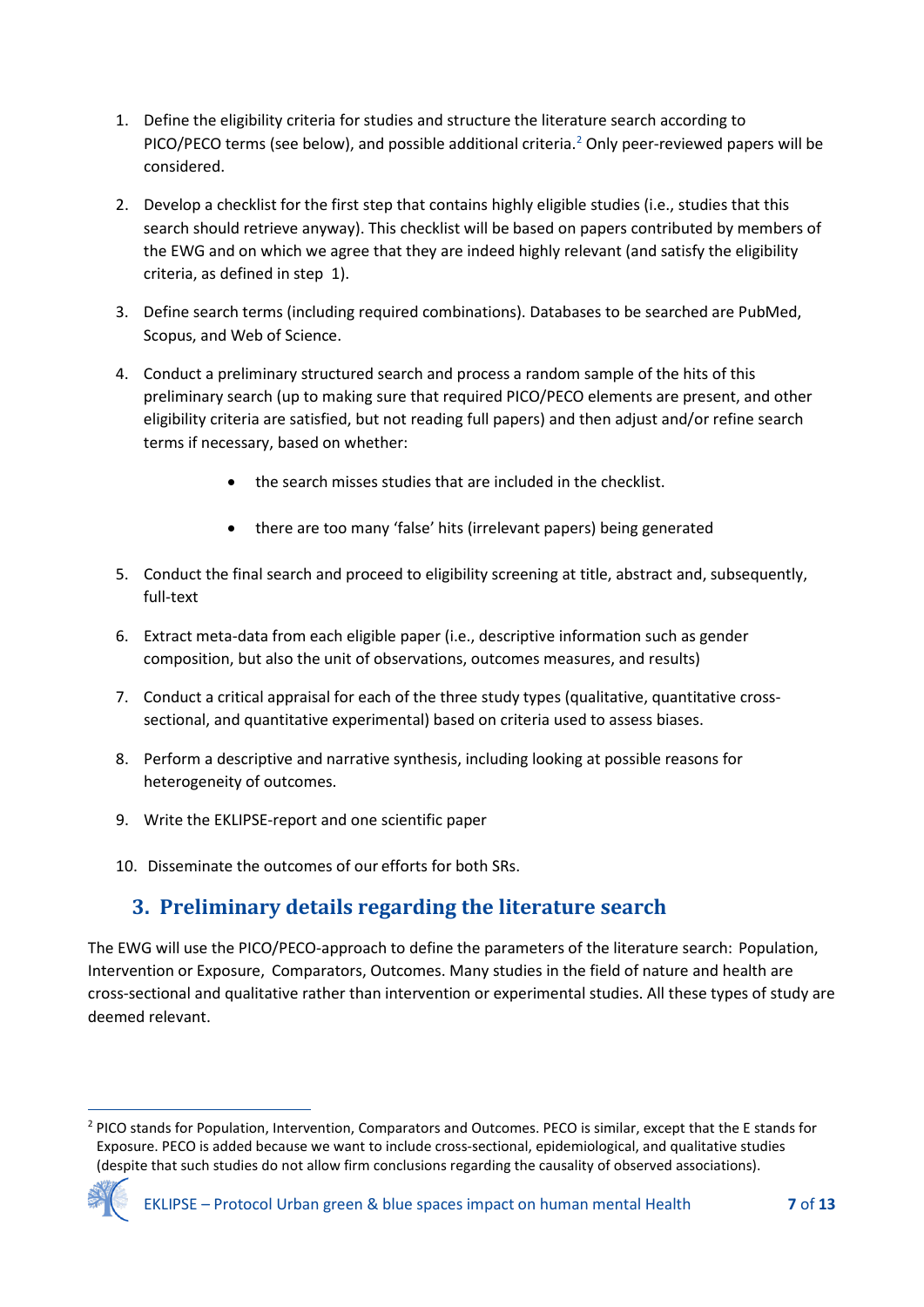# <span id="page-7-0"></span>**3.1Population of interest**

The request concerns human beings of all ages, gender, nationality, educational background, and income, living in urban areas.

### <span id="page-7-1"></span>**3.2 Interventions & Exposures**

When it comes to intervention studies, we will limit ourselves to environmental interventions. That is, interventions that change the physical environment by targeting its components, aspects, or habitat type. Changes in the amount of green or blue space, e.g., the total area of public green space, are not eligible for our SRs. This has been covered in previous work, although quantity may be taken into account as a confounding variable. Within a green area, the amount of vegetation may change (e.g., replacing grass by trees, which is a variation in the respective proportion of various habitat types), and such studies are eligible for the SRs.

At a larger spatial scale than that of an individual green area, the spatial distribution of green spaces, or the configuration of the green infrastructure, is also relevant. For example, relevant questions could be: Is it more beneficial for health outcomes to have several pocket-gardens in a given area, or to have one larger park (while keeping the total green cover the same)? Is it important that the different green areas are connected by green corridors, or does that not matter for mental health? Connectivity is usually considered important from an ecological perspective, but it is unclear if this is also true for mental health and wellbeing effects.

Therapies are interventions on human beings (not on the environment) and assessing their efficacy falls outside the domain that is considered relevant for these SRs. Intervention studies involving therapeutic gardens are considered relevant only when they pertain to the design of the therapeutic garden, and not if they (only) pertain to the therapy conducted in this setting.

Note that the design of an area includes the amenities and facilities present in a green or blue area, as these may influence accessibility, affordances, and attractiveness, and thereby exposure, as well as the type of contact. The management regime for an area, on the other hand, is excluded, as this is not a design aspect.

### <span id="page-7-2"></span>**3.3 Exposure**

Any sort of exposure to an outdoor green/blue space in the urban and peri-urban environment, whether planned or accidental, is eligible. Keniger, Gaston, Irvin, and Fuller (2013) propose a typology of indirect, incidental, and intentional interactions with nature. In the category of indirect interactions, they include viewing representations of nature, as well as viewing nature through a window. Viewing representations of nature will be included but will be distinguished from exposure to real green or blue spaces.

### <span id="page-7-3"></span>**3.4 Comparators**

The focus of the systematic review is on planning and design options, operationalised in terms of types and /or characteristics of green and blue space. Therefore, the comparison or reference environment is ideally another type of green or blue space (though other comparisons with for instance the built environment will also be included), orthe same type with other characteristics, e.g., a comparison between different tree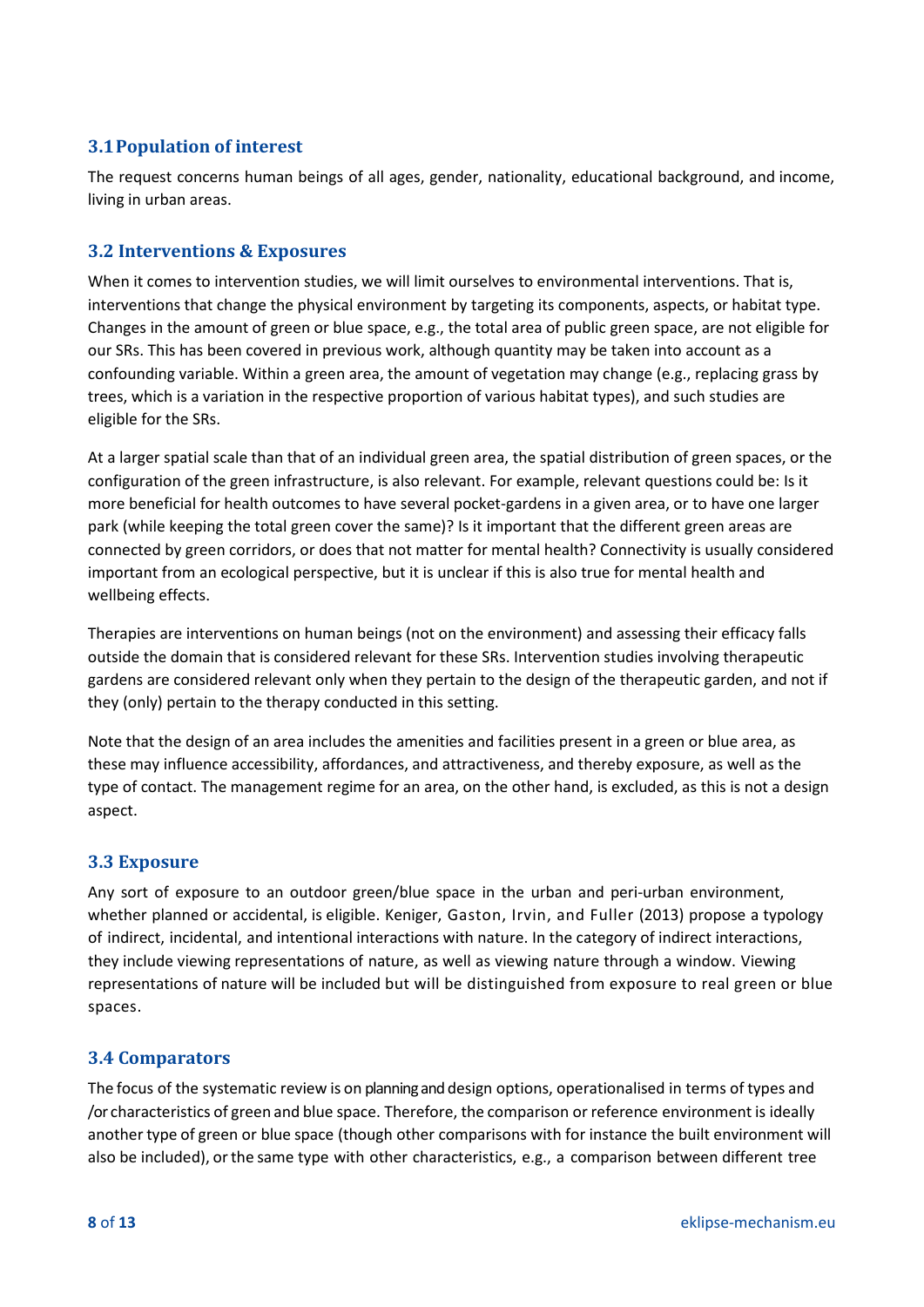species. It may also be about the different spatial configuration of green and blue spaces (controlling for the total amount). Studies comparing the amount of blue or green spaces between different areas are not eligible unless they also include a comparison between types or characteristics of those spaces. Studies looking only at a compound measure of blue or green space (e.g., taking fresh and salt water within one category) will not be included. To make sure that the types or characteristics of the green/blue space is truly responsible for observed differences in mental health or wellbeing, other aspects should be/remain the same as much as possible.

### <span id="page-8-0"></span>**3.5 Outcomes**

To start with, the literature search will include a wide range of outcome measures with regard to mental health and mental wellbeing. This ranges from the prevalence and/or severity of professionally diagnosed mental disorders(e.g., schizophrenia) and self-reported mental health (e.g., GHQ-12, MHI-5), to life satisfaction and quality of life. Studies looking into momentary assessments of mood will also be included.

For mental disorders, the WHO classification will be adhered to (World Health Organization, 2010). Given that there is a large number of specific mental disorders that may be distinguished, we may need to narrow our focus on the prevalence of (a) the most common mental disorders that (b) have an aetiology that makes an intervening effect of (exposure to) nature plausible. Mental disorders include, for instance, Dementia, Anxiety, Depression, Schizophrenia, Developmental disorders, Hyperactivity, Autism, and Stress as a risk factor to develop these conditions.

# <span id="page-8-1"></span>**4. Additional inclusion criteria (beyond those based on PICO/PECO)**

# <span id="page-8-2"></span>**4.1 Methodological criteria**

Laboratory experiments will also be eligible when using representations of outdoor nature, rather than employing exposure to actual outdoor nature.

Studies conducted in Europe qualify by definition. Studies conducted in other regions may still be relevant, depending on the region and theme of the study. For example, studies that are very specific for tropical locations/regions are less likely to be relevant for the requester.

# <span id="page-8-3"></span>**4.2 Type and language of publication**

We will limit our synthesis to peer-reviewed articles, published in English. There will be no limit on how far back we go in time in the literature search.

### <span id="page-8-4"></span>**4.3 Meta-analysis**

If the outcomes of the SR and the resources available allow it, a meta-analysis will be conducted.

### <span id="page-8-5"></span>**4.4 Limitations**

Many factors might influence the effectiveness of green/blue urban spaces to promote mental health and wellbeing, besides those relating to the design of the green/blue space, their spatial configuration and their characteristics (components). When available, information on factors deemed relevant will be

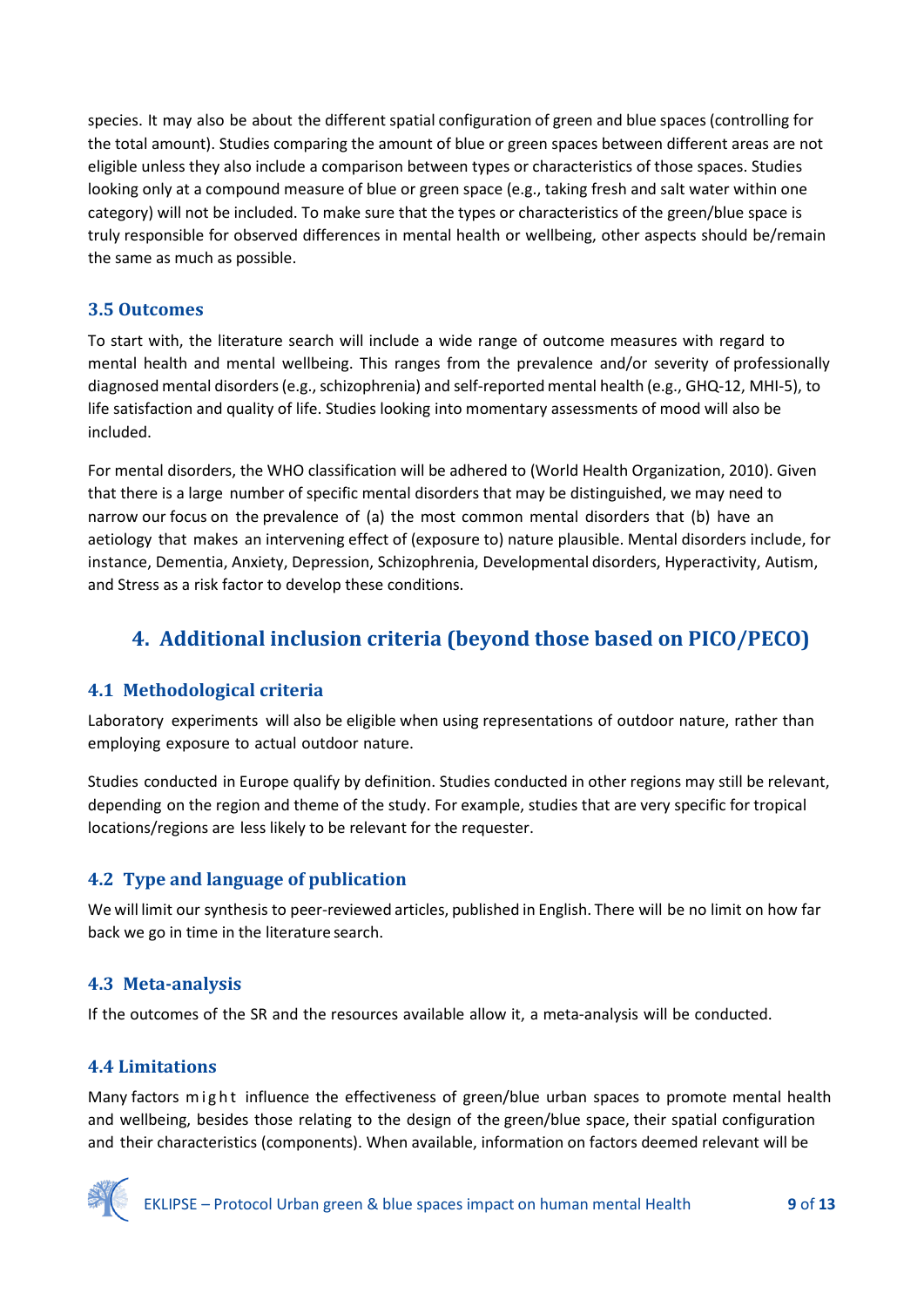listed and critically examined by the EWG (as possible confounders) to better explain the heterogeneity in study results and formulate appropriate recommendations for the requester. Examples of these factors are: cultural and geographical aspects, age, and sex.

# **5. Expected deliverables**

<span id="page-9-0"></span>Several deliverables are envisioned as outcomes of the project. The main deliverable will be an EKLIPSE report, but each SR will also be submitted to a peer-reviewed journal to increase the impact and dissemination of the research, and to gain broader acknowledgment by the scientific community. Dissemination of the report will be handled by the EKLIPSE team together with the requester.

Recommendations will be tailored to various practitioners (e.g., landscape architects, urban planners, city managers, etc.). The requester is anticipating recommendations regarding the design and creation of natural spaces in urban and suburban areas to promote the mental health of urbanites, informed by the SR. Ideally, these will be consider by the French 'Code de l'Urbanisme' and 'Code de l'Environment', in accordance with European regulations already in practice or under development. Knowledge gaps and research designs will also be discussed to provide recommendations for future research. Results will also be discussed with regard to the implications of climate change for the provision of this specific type of ecosystem service.

Other envisioned outcomes are oral presentations on the outcomes of the SRs, for a diversity of target groups, ranging frompolicy-makers to practitioners and students. These activities aim to inform and provide recommendations to (future) decision makers in several domains, such as health promotion, nature management, spatial policy, urban planning, and design.

# <span id="page-9-1"></span>**5.1 List of envisioned activities**

### <span id="page-9-2"></span>**Table 1. Envisioned activities**

| Nr.            | <b>Activity</b>                                                               |
|----------------|-------------------------------------------------------------------------------|
| 1              | Write a preliminary EKLIPSE protocol based on the initial Document of Work    |
| 2              | Open review of the protocol according to EKLIPSE procedure                    |
| 3              | Prioritize reviews, starting by blue spaces (Blue), then green spaces (Green) |
| 4              | Develop checklist for systematic literature search                            |
| 5              | Develop search terms for systematic literature search                         |
| 6              | Develop a procedure for critical appraisal of eligible studies                |
| $\overline{7}$ | Conduct a systematic literature search (librarians) for Blue                  |
| 8              | Screen search results (eligibility) for Blue                                  |
| 9              | Present outcomes thus far at Proof of Concept conference                      |
| 10             | Conduct critical appraisal on Blue                                            |
| 11             | Launch search and screening for Green                                         |
| 12             | Perform systematic processing of eligible publications for Blue               |
| 13             | Write narrative synthesis of outcomes for Blue                                |
| 14             | Conduct critical appraisal for Green                                          |
| 15             | Write narrative synthesis for Green                                           |
| 16             | Examine possible meta-analysis for Green                                      |
| 17             | Write EKLIPSE report (Blue and Green together)                                |
| 18             | Open review of EKLIPSE report (Blue and Green)                                |
| 19             | Finalise and publish EKLIPSE report                                           |
| 15             | Publish scientific articles (Blue and Green separate)                         |
| 16             | Draft dissemination material based on outcomes and recommendations            |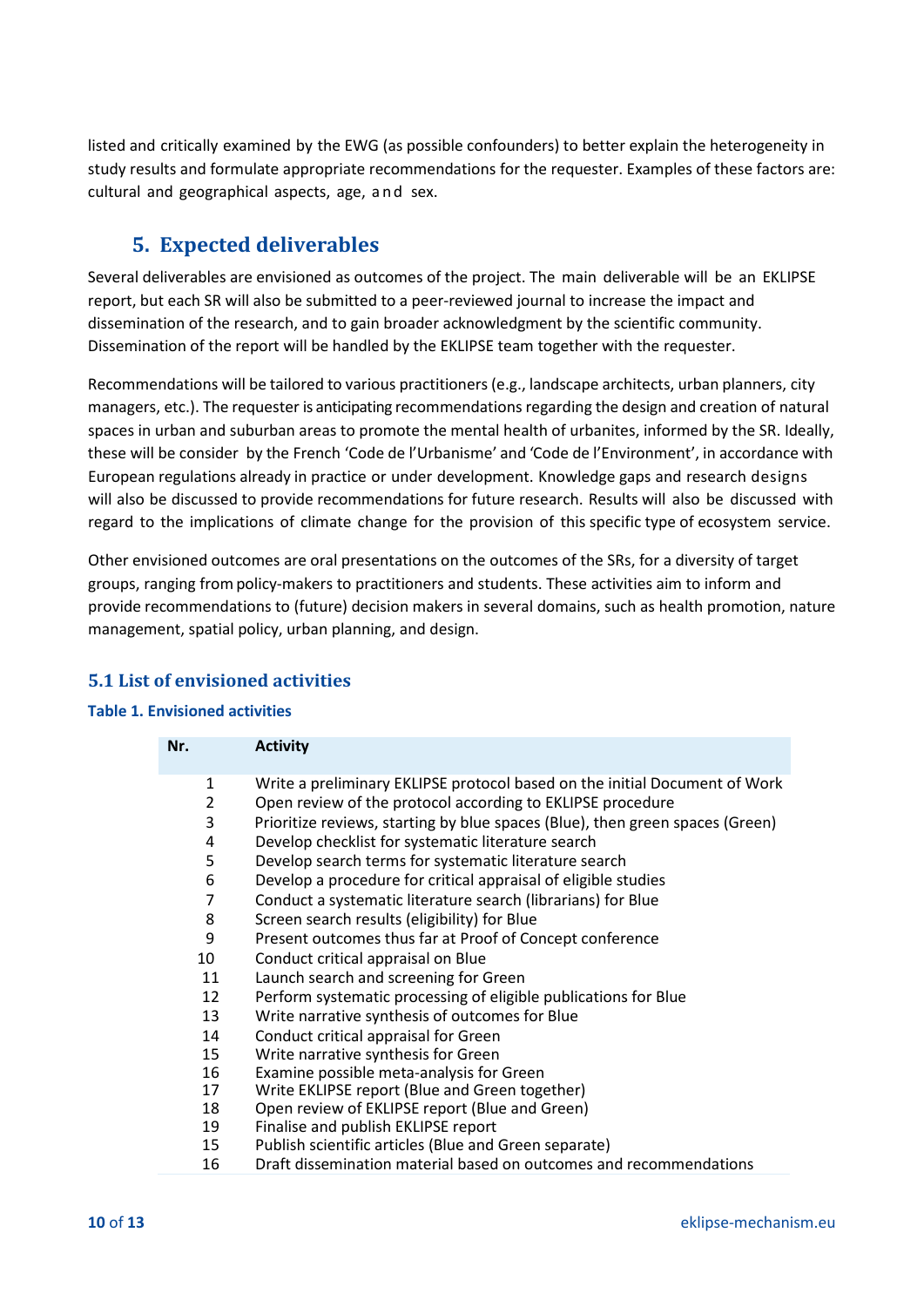Note that activities will not be performed sequentially; in most cases, they will start (have started) before the previous activity has been finished

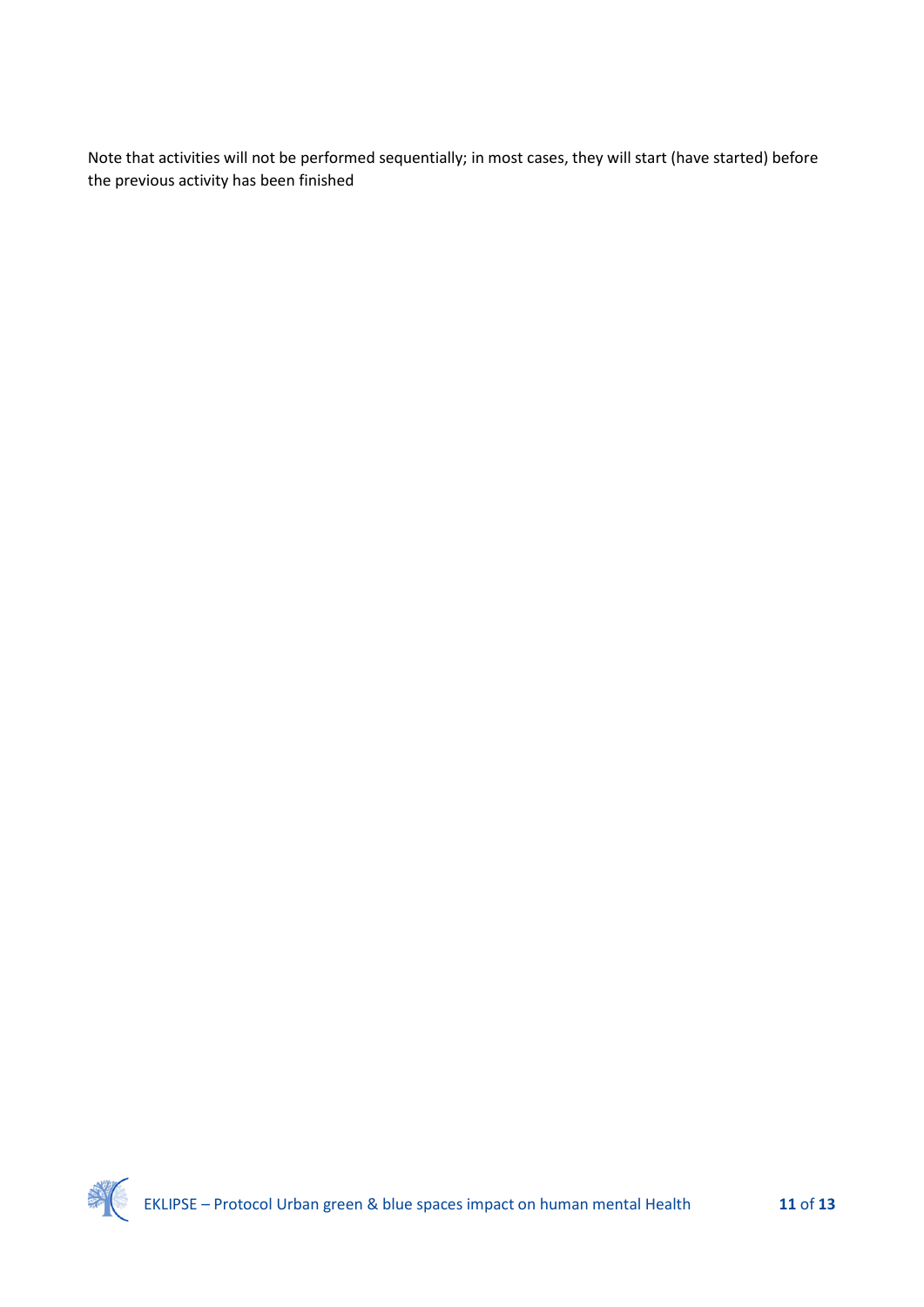# <span id="page-11-0"></span>**6. References**

- Annerstedt, M., & Währborg, P. (2011). Nature-assisted therapy: Systematic review of controlled and observational studies. *Scandinavian journal of public health*, *39*(4), 371-388.
- Barton, J., & Pretty, J. (2010). What is the best dose of nature and green exercise for improving mental health? A multi-study analysis. Environmental science & technology, 44(10), 3947-3955.
- Bowler, D. E., Buyung-Ali, L. M., Knight, T. M., & Pullin, A. S. (2010). A systematic review of evidence for the added benefits to health of exposure to natural environments. BMC public health, 10(1), 456.
- Britton, E., Kindermann, G., Domegan, C., & Carlin, C. (2018). Blue care: a systematic review of blue space interventions for health and wellbeing. Health Promotion International, 1-20.
- De Vries, S., ten Have, M., van Dorsselaer, S., van Wezep, M., Hermans, T., & de Graaf, R. (2016). Local availability of green and blue space and prevalence of common mental disorders in the Netherlands. British Journal of Psychiatry Open, 2(6), 366-372.
- European Commission (2016). [http://ec.europa.eu/environment/nature/ecosystems/index\_en.htm, accessed on 11 June 2018].
- Frumkin, H., Bratman, G. N., Breslow, S. J., Cochran, B., Kahn Jr, P. H., Lawler, J. J., ... & Wood, S. A. (2017). Nature contact and human health: A research agenda. Environmental health perspectives, 125(7).
- Gascon, M., Zijlema, W., Vert, C., White, M. P., & Nieuwenhuijsen, M. J. (2017). Outdoor blue spaces, human health and well-being: a systematic review of quantitative studies. International journal of hygiene and environmental health, 220(8), 1207-1221.
- Gascon, M., Triguero-Mas, M., Martínez, D., Dadvand, P., Forns, J., Plasència, A., & Nieuwenhuijsen, M. (2015). Mental health benefits of long-term exposure to residential green and blue spaces: a systematic review. *International journal of environmental research and public health*, *12*(4), 4354- 4379.
- Hartig, T., Mitchell, R., De Vries, S., & Frumkin, H. (2014). Nature and health. Annual review of public health, 35, 207 228.
- Helbich, M., Klein, N., Roberts, H., Hagedoorn, P., & Groenewegen, P. P. (2018). More green space is related to less antidepressant prescription rates in the Netherlands: A Bayesian geoadditive quantile regression approach. Environmental Research, 166, 290-297.
- Hunt, M. (1997) How Science Takes Stock: The Story of Meta-Analysis. New York, Russell Sage Foundation.
- Higgins, J. P., & Green, S. (Eds.). (2008). Cochrane handbook for systematic reviews of interventions.
- Keniger, L. E., Gaston, K. J., Irvine, K. N., & Fuller, R. A. (2013). What are the benefits of interacting with nature?. International journal of environmental research and public health, 10(3), 913-935.
- Korpela, K., Pasanen, T., & Ratcliffe, E. (2018). Biodiversity and Psychological Well-Being. In Urban Biodiversity (Vol. 134, No. 149, pp. 134-149). ROUTLEDGE in association with GSE Research.
- Lovell, R., Wheeler, B. W., Higgins, S. L., Irvine, K. N., & Depledge, M. H. (2014). A systematic review of the health and well-being benefits of biodiverse environments. Journal of Toxicology and Environmental Health, Part B, 17(1), 1-20.
- Maas, J., Verheij, R. A., de Vries, S., Spreeuwenberg, P., Schellevis, F. G., & Groenewegen, P. P. (2009). Morbidity is related to a green living environment. Journal of Epidemiology & Community Health, 63(12), 967-973.
- Markevych, I., Schoierer, J., Hartig, T., Chudnovsky, A., Hystad, P., Dzhambov, A. M., ... & Lupp, G. (2017). Exploring pathways linking greenspace to health: Theoretical and methodological guidance. Environmental research, 158, 301-317.